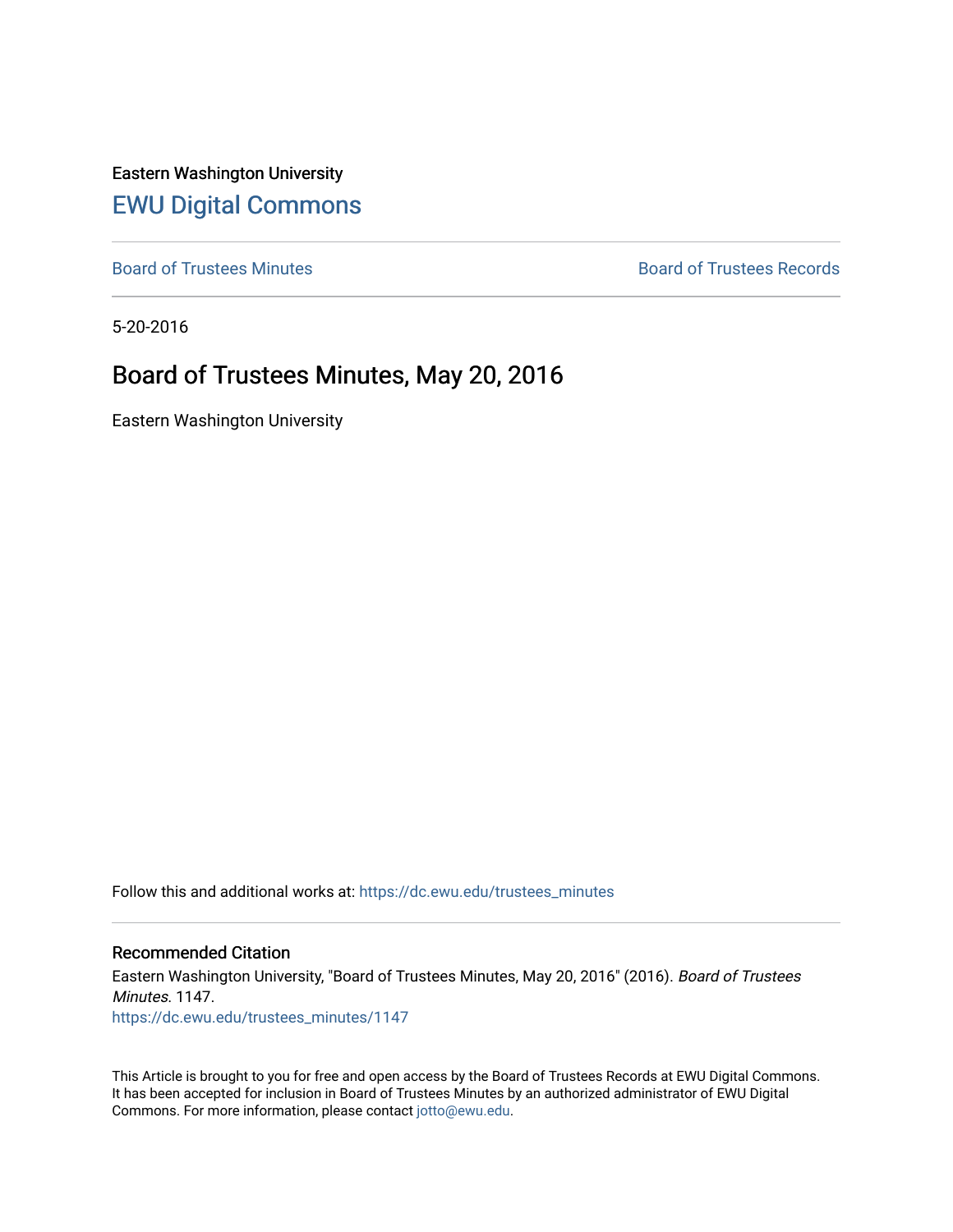

## **Board of Trustees'**

Regular Meeting

Thursday & Friday May 19 - 20, 2016

# **MINUTES**

Trustees Present Michael Finley Mariana Garcia Uriel Iñiguez Jay Manning James Murphy Paul Tanaka Vicki Wilson

Thursday, May 19

## **Work Session**

**Budget Primer.** Vice President for Business and Finance, Ms. Mary Voves, provided the Board with an overview of the processes and components of the university's operating budget and capital budgeting process.

**Athletics Task Force.** Chief Financial Officer Toni Habegger and Assistant Professor of Economics Kelly Cullen shared findings of the Athletics Task Force. The task force determined that the long term fiscal sustainability and growth of the athletics program will rely heavily on additional revenue generation as opposed to significant cost containment.

**Board Bylaws.** The Board is in the process of developing bylaws slated for approval at the July 29, 2016, board meeting.

**Board Retreat.** The Board discussed topics for their upcoming retreat in July.

Friday, May 20

## **Call to Order**

Trustee Murphy called the meeting to order at 8:30 a.m.

### **Quorum**

All trustees attended the meeting except for Trustee Whaley. A quorum was present.

*EWU is dedicated to a Student-centered learning environment, Quality, Access, Inclusiveness, and Integrity. Our mission is to expand opportunities for personal transformation through excellence in learning.*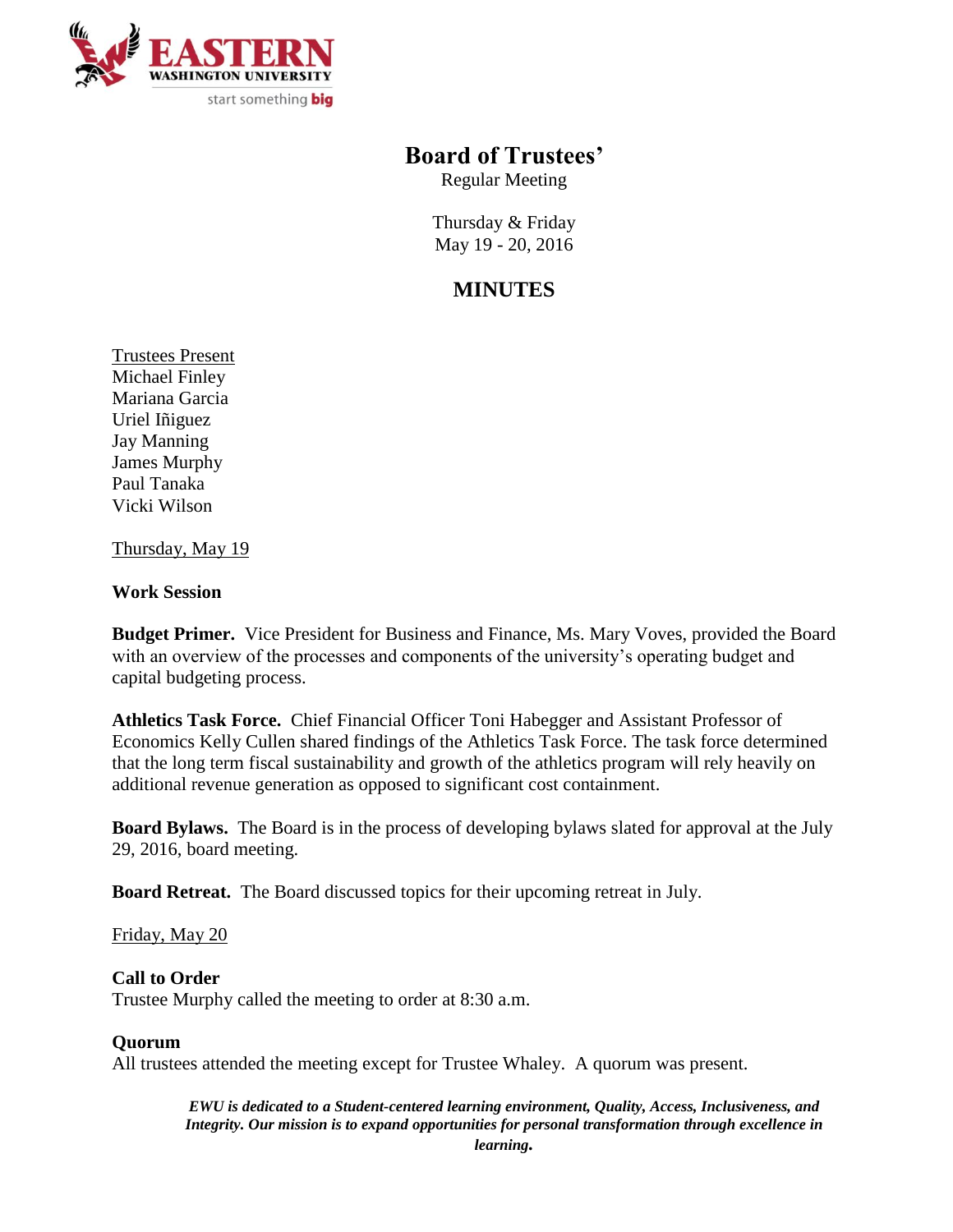

**Affirmative Action Plan.** Director Gayla Thomas provided a presentation that included an overview of the plan and compliance requirements.

**FY2017 Operating and Capital Budgets.** Vice President Mary Voves provided an in-depth presentation of the budget set for approval at the June 24, 2016, board meeting. The operating budget was for \$280,143,741, and the capital budget was for \$86,260,000.

**Bond Resolution for Financing of PUB Renovation.** Cynthia Weed, bond counsel, shared information about the resolution amending and restating master resolution 2006-01. It authorizes special fund revenue bonds of the university to be issued in series to finance and refinance student activity facilities, creating and establishing a lien upon services and activities fee revenues of the payments of such bonds, making covenants and agreements in connection with the foregoing.

**College Spotlight.** Dean Vickie Shields shared information on all the programs in the College of Social Sciences and expounded upon the self-support programs that are in Bellevue, online, and Lower Columbia College. Program Director Jamie Chaffin shared about the Ed.S. School Psychology Respecialization Program. Kelly Horowitz, a 2015 program graduate, also attended the meeting and testified to the value of the program. Director Kim Fordham informed the Board of the history and mission of the Idaho Child Welfare Research and Training Center (ICWRTC), which serves foster families in Washington and Idaho. **Young Professionals Network (YPN)**. Alumni Director Lisa Poplawski shared a presentation about YPN, which was established in 2012 as an opportunity to fulfill a need for engaging young alumni in conversations pertinent to their career growth.

**Accreditation Update**. Interim Provost Mary Ann Keogh Hoss noted that work was being done on assessment as part of accreditation, with a report due in September 15.

**Policies.** Ms. Laurie Connelly provided an overview of proposed changes to the following policies: copyright infringement, suspended operations, campus safety, security, & crime, and ethical standards policies.

**Multicultural Center.** ASEWU President Kyle Dodson shared plans for an enhanced student Multicultural Center (MCC) as part of the PUB remodel. President Dodson spoke of the focus groups held to gather student feedback. The MCC space has been revised to nearly double the original amount of allocated space. Dr. Amy Johnson reported that diversity consultants are being hired to engage students in discussion and design.

## **Executive Session**

Chair Murphy announced the Board would convene in executive session under RCW  $42.30.110(1)(g)$ , and (i): to evaluate the qualifications of an applicant for public employment or to review the performance of a public employee; and to discuss with legal counsel representing the agency matters relating to agency enforcement actions, litigation, or potential; and the Board will plan or adopt the strategy or position to be taken by the governing body during the course of any collective bargaining, professional negotiations, or grievance or mediation proceedings, or will

*EWU is dedicated to a Student-centered learning environment, Quality, Access, Inclusiveness, and Integrity. Our mission is to expand opportunities for personal transformation through excellence in learning.*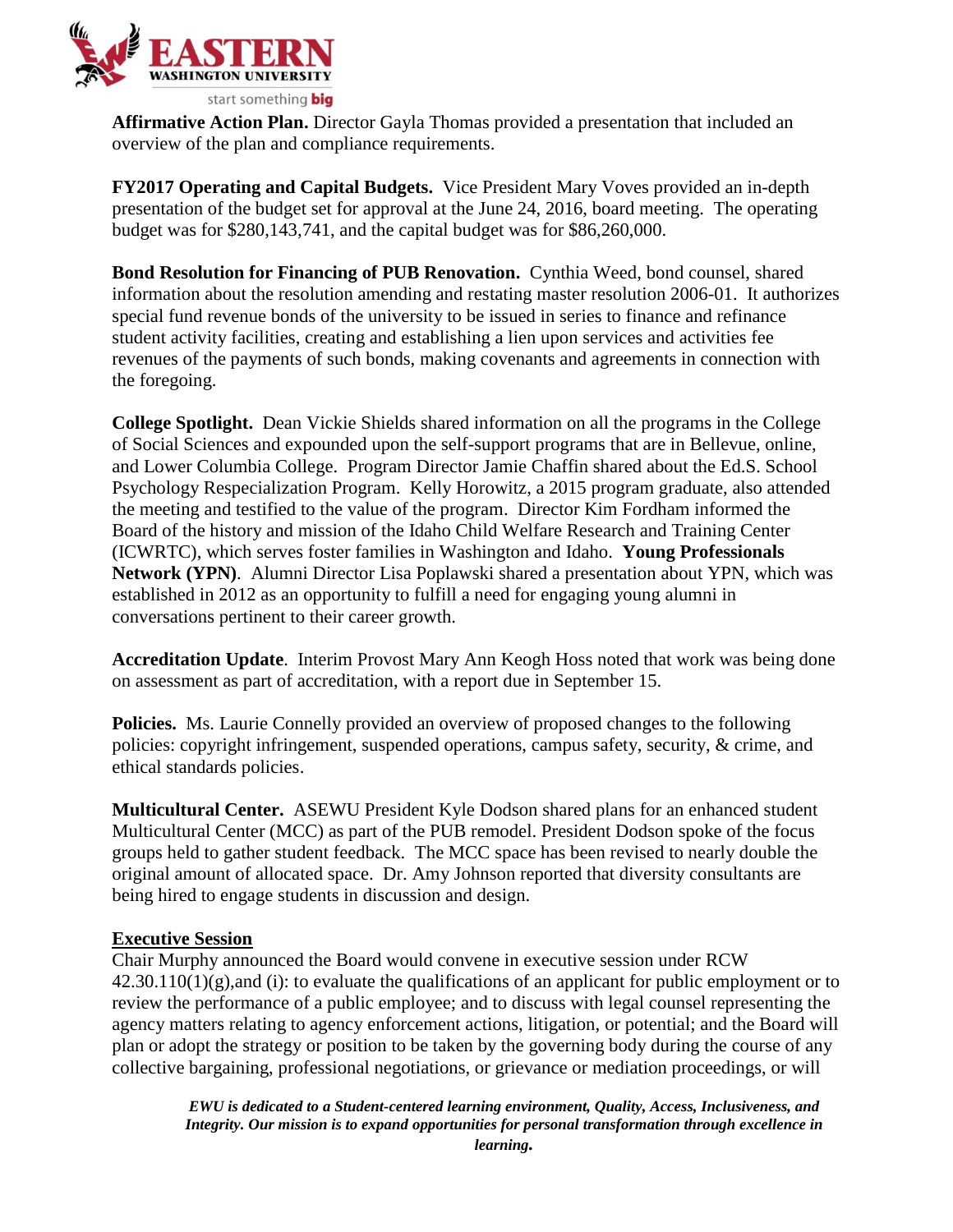

review the proposals made in the negotiations or proceedings while in progress, which is exempt pursuant to RCS 42.30.140. Executive session concluded at 12:55 p.m.

#### **Reconvene**

Chair Murphy called the regular meeting of the Eastern Washington University Board of Trustees to order at 1 p.m. Trustee Murphy noted that executive session lasted approximately 90 minutes, and no action was taken by the Board during the executive session.

### **Board of Trustees' Regular Meeting**

#### **Reports**

#### Board Acknowledgements

Chair Jim Murphy thanked senior student athletes Hayley Hodgins and Venky Jois (unable to attend the meeting) from the men's and women's basketball teams. Both players were all-time leading scorers and will graduate in June, becoming EWU alumni. Trustee Murphy also acknowledged the 2016 Creative Works and Research Symposium coordination administrative group and the symposium committee members. Also acknowledged were those who assisted with planning the SMART poster session.

#### University President

Among many other updates, President Cullinan provided a report on EWU's success at Bloomsday and the participation of 24 students at the National Conference for Undergraduate Research. Chair Murphy thanked student Trustee Mariana Garcia for her year of service.

#### **Public Comment**

Chair Murphy offered the opportunity for public comments since a number of students were present. Students from the student Multicultural Coalition (MCC) attended to advocate for a fully functional and staffed multicultural center located in the Pence Union Building.

#### **Organization**

President Decker updated on Critical Foundations and First Year Experience, and he looks forward to its passage on May 23 or June 6. He reported on the Uncommon Read, Assessment Committee, Faculty Commons, and the Contemporary Issues in Feminist Research lecture series (celebrating its  $30<sup>th</sup>$  year).

#### Associated Students

President Dodson reported on changed bylaws and the spring concert series. Katie Sweeney shared findings on a smoke-free campus survey completed by students. Students recommend that the EWU campus be tobacco and smoke free. Ms. Sweeney asked how they could move forward the proposal. Chair Murphy suggested drafting a policy and mentioned the importance of gaining broader support from more than the students.

#### Classified Staff Union

Dawn Hawes reported for President Craig Walker. She mentioned the classified staff negotiation team and the management team were set to begin contract negotiations on June 6.

> *EWU is dedicated to a Student-centered learning environment, Quality, Access, Inclusiveness, and Integrity. Our mission is to expand opportunities for personal transformation through excellence in learning.*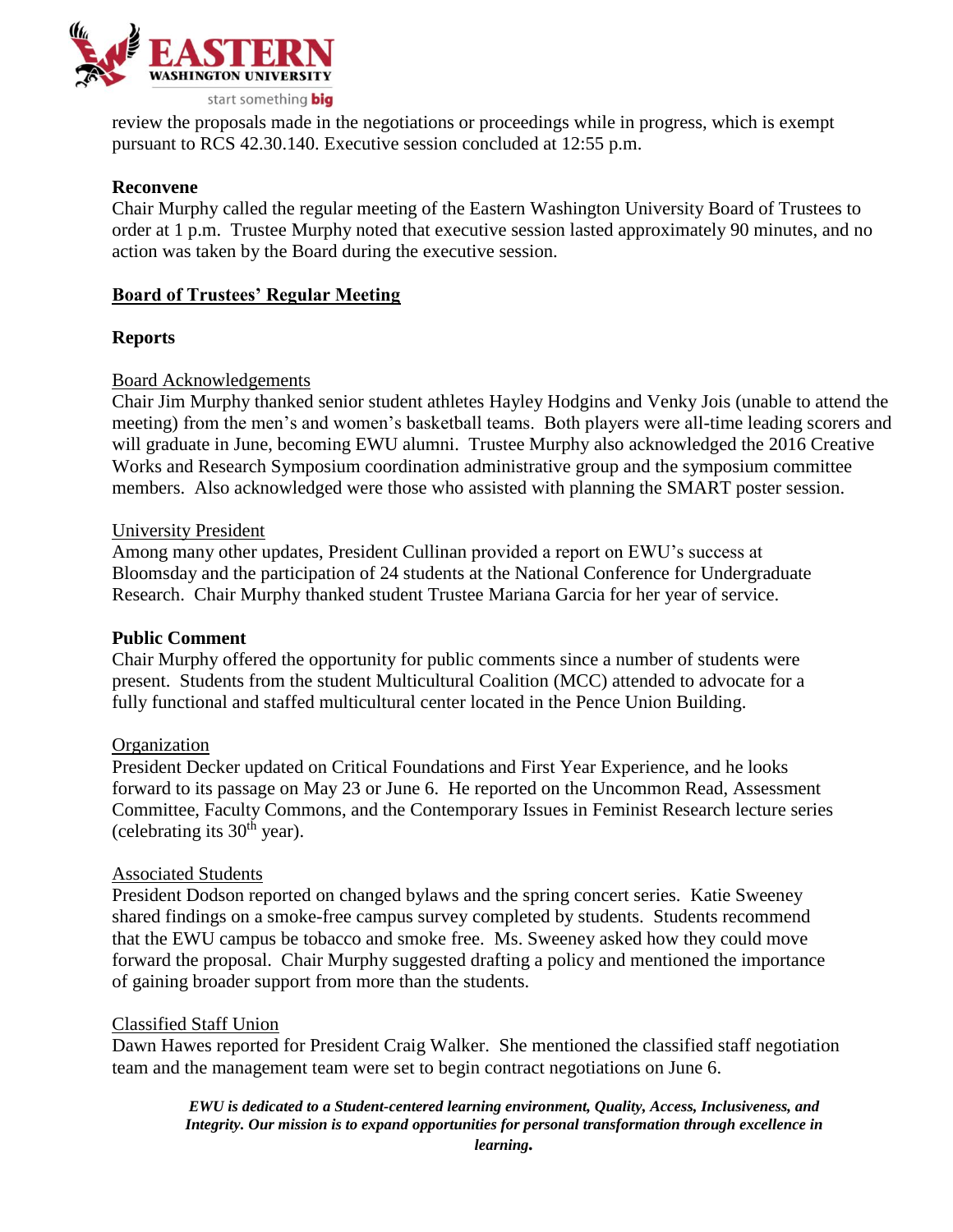

## Public School Employees of Washington (PSE)

Lisa Olson announced her presidency ends June 30, and the newly elected chapter president will be Tracy Durbin. President Olson shared challenges with the advising initiative. She expressed her hope that the implementation of the plan would be completed in a thoughtful, professional, respectful manner and in a way that fosters trust and support.

#### **Public Comment**

Karen Wichman and Kathleen Warren spoke of past campus efforts in the support of the EWU Community Food Drive and presented the board with materials and options for supporting the food drive.

#### **Action Items**

*Motion 05-01-16: Trustee Manning moved for approval of the February 26, 2016, Board of Trustees' meeting minutes.* 

*Seconded by Michael Finley. Motion carried.*

*Motion 05-02-16: Trustee Wilson moved to approve the following policies as presented on the agenda: 401-09, Teleworking; 603-09, Hoverboards; 104-02, EWU Women's Commission; 403- 02, Shared Leave.* 

*Seconded by Trustee Garcia. Motion carried.*

*Tenure and Promotion: Board Chair Jim Murphy called for a vote, and all trustees present approved the tenure with promotion to associate professor per the provided attachment.*

*Approved*

*Motion 05-03-16: Trustee Tanaka moved for approval for Robert Wright to receive the Harold and Verna Kleiner Scholarship.*

*Seconded by Vicki Wilson. Motion carried.*